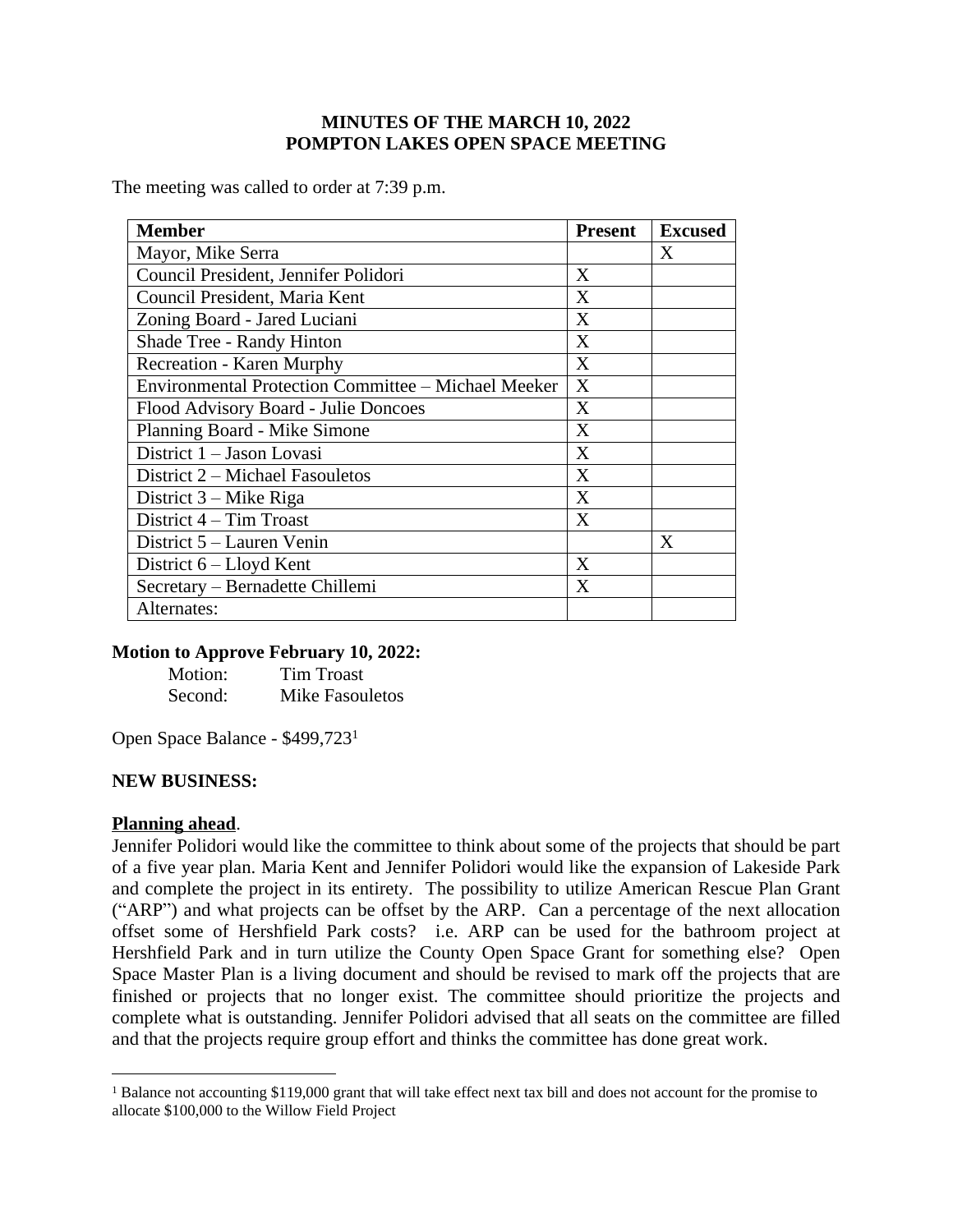#### **Town Calendar.**

The committee discussed revising the write up of the Open Space Committee. Jennifer Polidori suggested that the committee determine how much space we have on the calendar for the Open Space Committee and she would like to capture more of what the committee is involved with currently, i.e. inclusive playgrounds, Lakeside Park Project, Pacifico-Gallo Park Project, etc.

## **Historic Salem Oak**.

Randy Hinton and Jennifer Polidori spoke about the Salem Oak Story, an oak tree located in central New Jersey that is estimated to be between 500-600 years old. Several acorns from the tree were used to make seedlings available throughout the State. The Shade Tree Commission and Council will work together to obtain a sampling and a booklet about the trees and identification of trees planted over the year. The committee discussed where we could plant the tree and who will take care of it while it takes root. Randy Hinton will research a safe place and determine what needs to be done to keep the sampling safe while it takes root/grows.

### **Morris County Greenway Art Commission**.

Morris County Greenway ("Greenway") has commissioned artists to put together permanent art/sculptures along the Greenway. Jennifer Polidori and Lauren Venin discussed the possibility of the Borough's participation in the program with Laura Jennings of the Greenway. Jennifer Polidori and Lauren Venin met with Dan O-Rourke of the DPW to discuss building a concrete base for the sculpture. Dan suggested community donations, Tilcon, etc. DPW should be able to install the base. Jennifer Polidori is meeting with Dr. Amoroso to discuss the project and a concept for special needs kids to have some participation in making sculptures. The suggestion was brought up that the sculpture could have the initials "PL" and be installed behind the new dock. Mike Meeker thought it was a good idea but asked if it would be visible enough and also wants to make sure that it is far enough away from the park in hopes to avoid kids wanting to climb and jump on it. We may need to offset any funds if the grant doesn't cover the total cost. Possibly \$10,000 to \$15,000. Also discussed the Rotary Club or Elks' support; perhaps include its symbol.

## **OLD BUSINESS**:

## **Pacifico-Gallo Park Project**.

Solid poured rubber surfacing is estimated to be \$260,000, which is out of the budget. Dan sent info on interlocking surface which is a good solve – same dimensions, installation including rental labor and materials \$178,000. A temporary solution would be woodchips. Tim Troast advised that anything laid under the wood chips to avoid weed/grass growth will be hazardous. Maria Kent raised the question of having rubber mats under the swing sets as other playgrounds. Jennifer Polidori advised that there are mats in storage at Lakeside Park.

The vendor provided an estimate of the equipment which was just shy of \$200,000. To reach our targeted budget, we will need to pull one or two of the standalone pieces. We are keeping the large climbing pieces. A revised quote is expected; hoping the freight costs will come down a bit.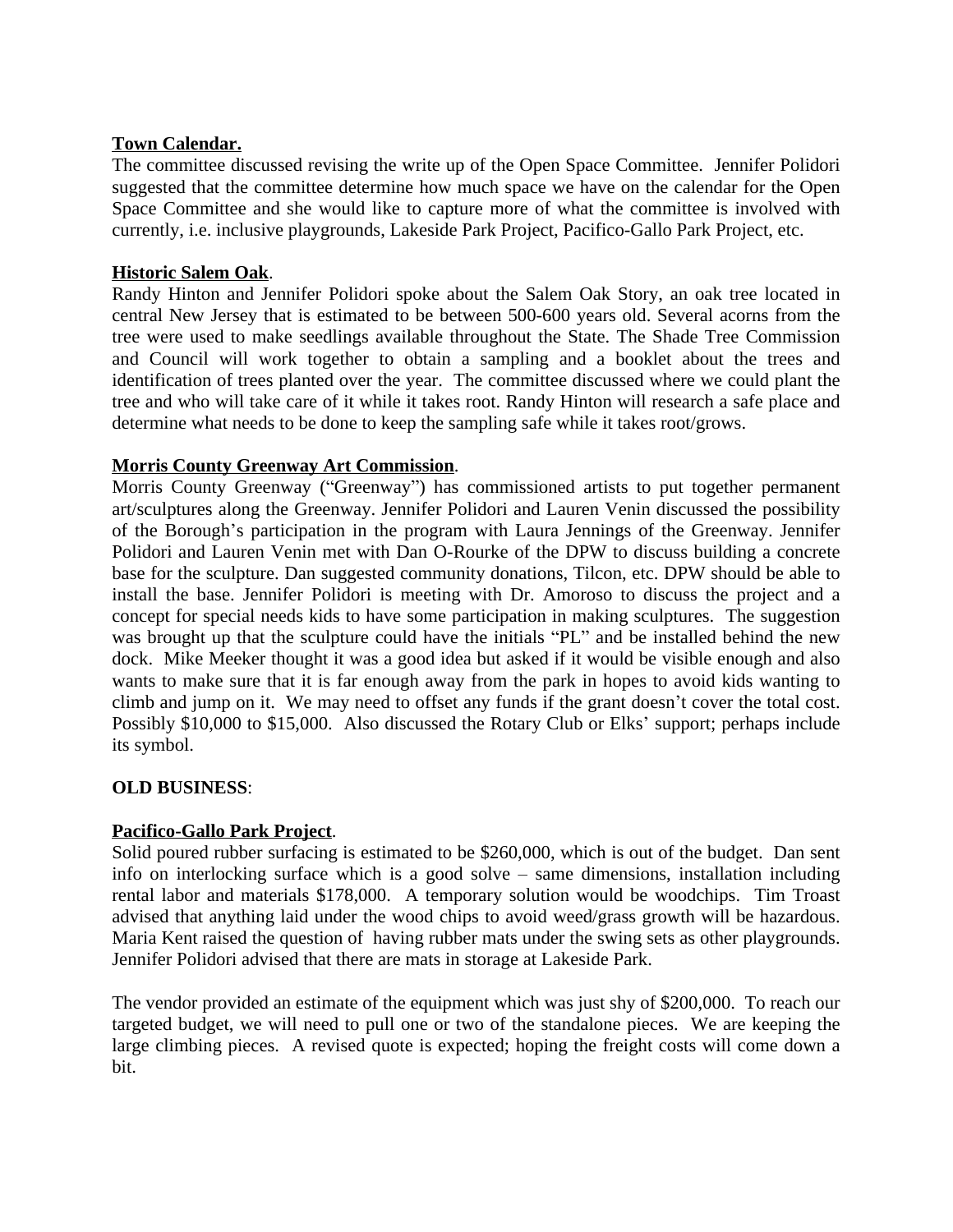Randy Hinton discussed that the dedication stone fell over and should be brought back so that the plaque faces the street. Randy will work with Dan as to the light pole vines and weeds and show him the issues. Maria Kent will discuss priorities with DPW regarding parks. It was discussed that setting expectations from the beginning, will assist Dan in setting realistic expectations of maintenance on projects. Tim Troast commented that the DPW is stretched too thin. Jared Luciani suggested hiring outside help and additional part-time help for the summer months. The DPW is quite busy during the month of July while summer camp is in session and again in September leading up to and during Pompton Day. The need of a more cohesive plan was discussed.

Motion to Open the Meeting for Public Discussion:

| Motion: | <b>Randy Hinton</b> |
|---------|---------------------|
| Second: | Mike Riga           |

# **PUBLIC DISCUSSION**:

It is noted that Eric Schloerb came to observe the meeting.

Randy Hinton made a request to settle with Alan Heimal on the sale of Wilderness Park in order to have one big park. Jennifer Polidori advised that the committee cannot pay more than fair market value for the property. It is alleged that a contractor went on Mr. Heimal's property and removed trees and damaged property without his permission. Jennifer Polidori advised that this alleged act is outside of the scope of the Open Space Committee.

Llyod Kent commented that the big fence at Lakeside Park is an eyesore and that the fence should be removed and a guardrail should be installed. Karen Murphy suggested to repaint the fence in order to maintain the appearance of one consistent piece. There are many iterations of prior to submission to council. Tim Troast advised that to remove the concrete would destabilize the road. Mike Simone commented that fencing cannot be substituted for a guardrail and the bend in the road needs a guardrail. Llyod Kent commented that the guardrail is to be installed in accordance with Department of Transportation's standards, the proper way, with a proper company. It was discussed that the removal of the fence was in the same project. Jennifer Polidori and Maria Kent will review to determine what was approved by Council.

Mike Riga brought attention to the fencing near the water line at the School/Rotary Park. Can the fence be removed yet? He also inquired if Rotary Park anticipates on extending the table area? Karen Murphy asked Jennifer Polidori to reach out to the Rotary Club for comment.

Jennifer Polidori requested the committee think about the interlocking surface and to see if it is worth the expense.

On behalf of the Flood Advisory Board ("FAB"), Julie Doncoes advised that the FAB has received a \$10,000 NJ Sustainable Grant - Habitat Restoration of Riparian Rights for Haroldson Place. It is a volunteer program to coincide with Earth Day. This will be a two part session – planting and weeding. A permit by certification which provides for 2,000 varieties of plants and 3 types of trees. FAB is waiting for the engineer to approve/certify the plan. The anticipated